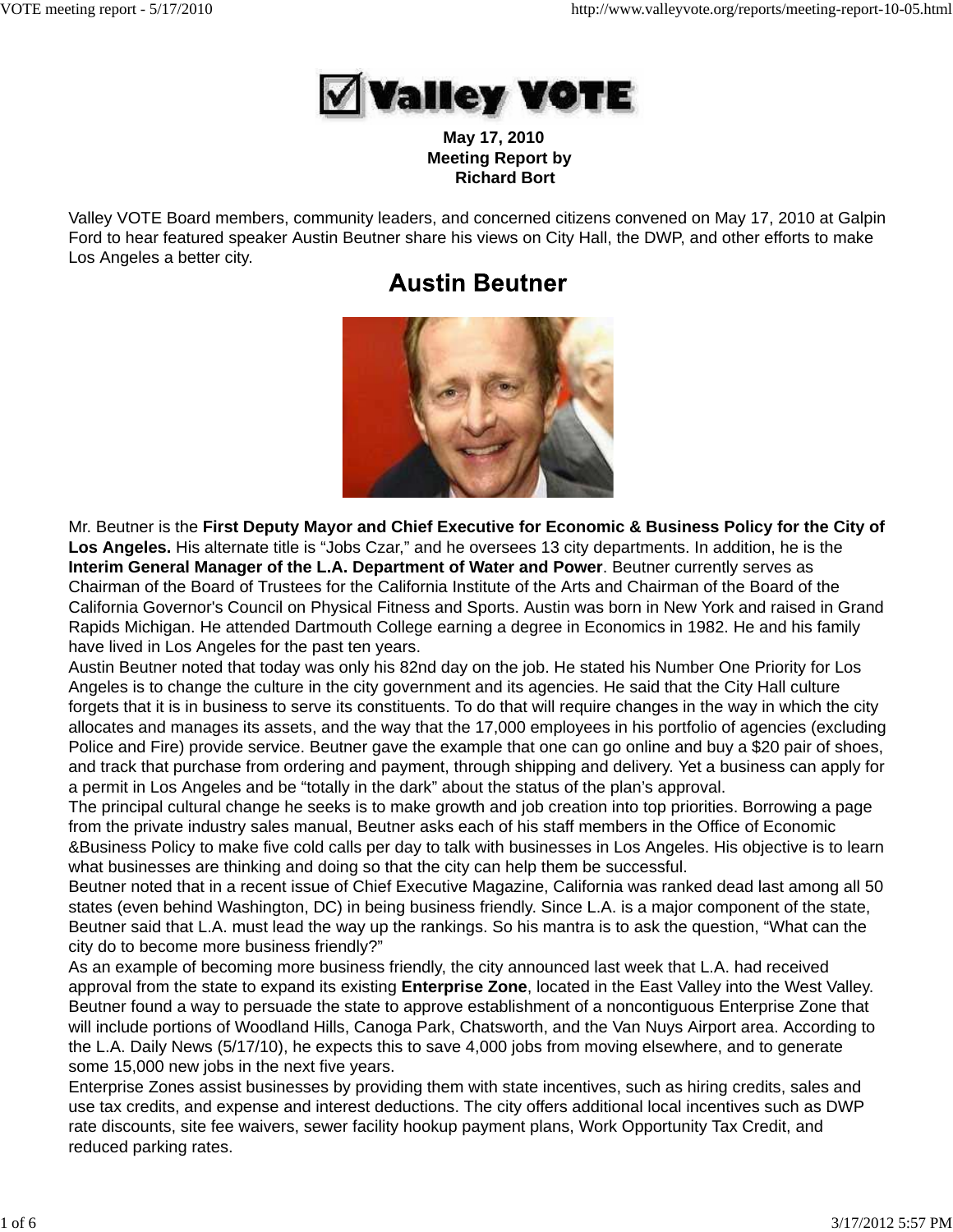In addition to the Enterprise Zone expansion, another coup brought about by Austin Beutner was landing **Microsoft's 2011 Worldwide Partner Conference** July 10-14, 2011 for the L.A. Convention Center. This move, announced on May 11, will bring up to 15,000 attendees from all 50 states and 120 countries, generating more than 50,000 hotel room nights and over \$45 million in attendee spending. It will be the largest convention ever to be hosted in Los Angeles.

Another feather in Beutner's 82 day-old cap is the announcement last week that **BYD Co.,** which is based in China and employs 150,000 workers worldwide, will open its U.S. headquarters near downtown L.A. in late 2010. It plans to enter the U.S. electric car market, shipping its vehicles through the Port of Los Angeles. The headquarters eventually will have about 150 corporate employees, including managers, designers and engineers. Beutner predicted that the BYD corporate office could generate some 1,500 ancillary jobs through contractors and other support services. The company also will aggressively pursue U.S. markets for its other products, including solar panels and storage battery products for renewable energy supplies. To persuade BYD to locate in L.A., Beutner said that the city offered a rather standard package of incentives, including commitment to purchase 10 electric vehicles (for the city's fleet of more than 1,000 vehicles), and to provide between \$1 million and \$2 million of CRA projects and other grants, which Beutner said is very consistent with what has been offered to other large businesses in the past.

Commenting on the DWP, Beutner said that the biggest issue is the **"crisis of leadership"** resulting from instability of leadership over the past decade. **Beutner noted that he is the ninth General Manager in the last 10 years**, and he is actively looking to replace himself as the Interim G.M. with someone permanent. He said that the successful candidate may come from inside the DWP; but wherever the person comes from, the next general manager must have utility experience and have the leadership qualities required of a "general manager," and not be a politician.

The DWP faces numerous pressing issues, including on the power side:

Aging coal-based infrastructure that must be changed to replace coal with renewable and other non-carbon power sources.

A transmission infrastructure that needs enhancement, with insufficient capacity to carry power from the desert and other areas where power is generated to the metropolitan area distribution grid.

The distribution network (that connects to end users) must be updated to meet current and future needs. He cited an example in which the current distribution system was built to supply single family home with one TV set, and to supply power to a couple of automobile assembly plants. But in the current times, homes have multiple TV sets, computers, microwaves and other appliances that are taxing the distribution system.

The water side of DWP has similar challenges, with aging aqueducts and pipes, and uncovered reservoirs. Beutner said that **"There are many long-term issues at the DWP, and we need policies to deal with them."** He started the policy-making process by rejecting the first draft of the annual operating and capital budget presented to him because he couldn't understand it. He pointed out that the DWP is engineering-based, which is good, but such things as budgets need to be understandable and in plain English. He anticipates vetting the budget by personally visiting several neighborhood councils, and the budget will be published on the DWP's website (www.ladwp.com). He noted that he expects to have a **revised budget by June 1 (2010)**; and 15 days later he will unveil recommendations for long-range choices in the form of a draft strategic plan. He said that it is essential that the DWP agree on a long-range strategy and plan.

Over the next 12 to 24 months, the DWP will focus on becoming more transparent and on making decisions on the long-range direction of energy sources.

When asked about the significant wage rate differential between DWP workers and city workers with similar jobs, Beutner pointed out that there are only 15 exempt (i.e., nonunion) employees of DWP, and that the labor contracts will not expire for five years. So we should not expect any changes in the near term.

On the recent flap over electric rates and especially the **ECAF (Energy Cost Adjustment Factor), Beutner acknowledged that this has become politicized** and that it must be simplified. He noted that most utilities' electric rates are composed of a base rate, which usually consists of capital costs and fixed operating costs, and a variable rate that adjusts based on the fuel and other variable costs of producing energy. In the DWP's case, however, the variable rate (i.e., ECAF) contains not only variable fuel costs but base costs for renewable energy. Moreover, he agreed that the ECAF has not reflected the decline in natural gas prices over the past several years. "We clearly need to simplify and clarify the cost structure," Beutner said.

When asked, Beutner pleased the Valley VOTE attendees by saying that he **fully supports the establishment of a Ratepayers Advocate**. He added that he believes that the City Controller's Office would be a good place to house the RPA. Hearing Austin Beutner speak was like experiencing a breath of fresh air. Members will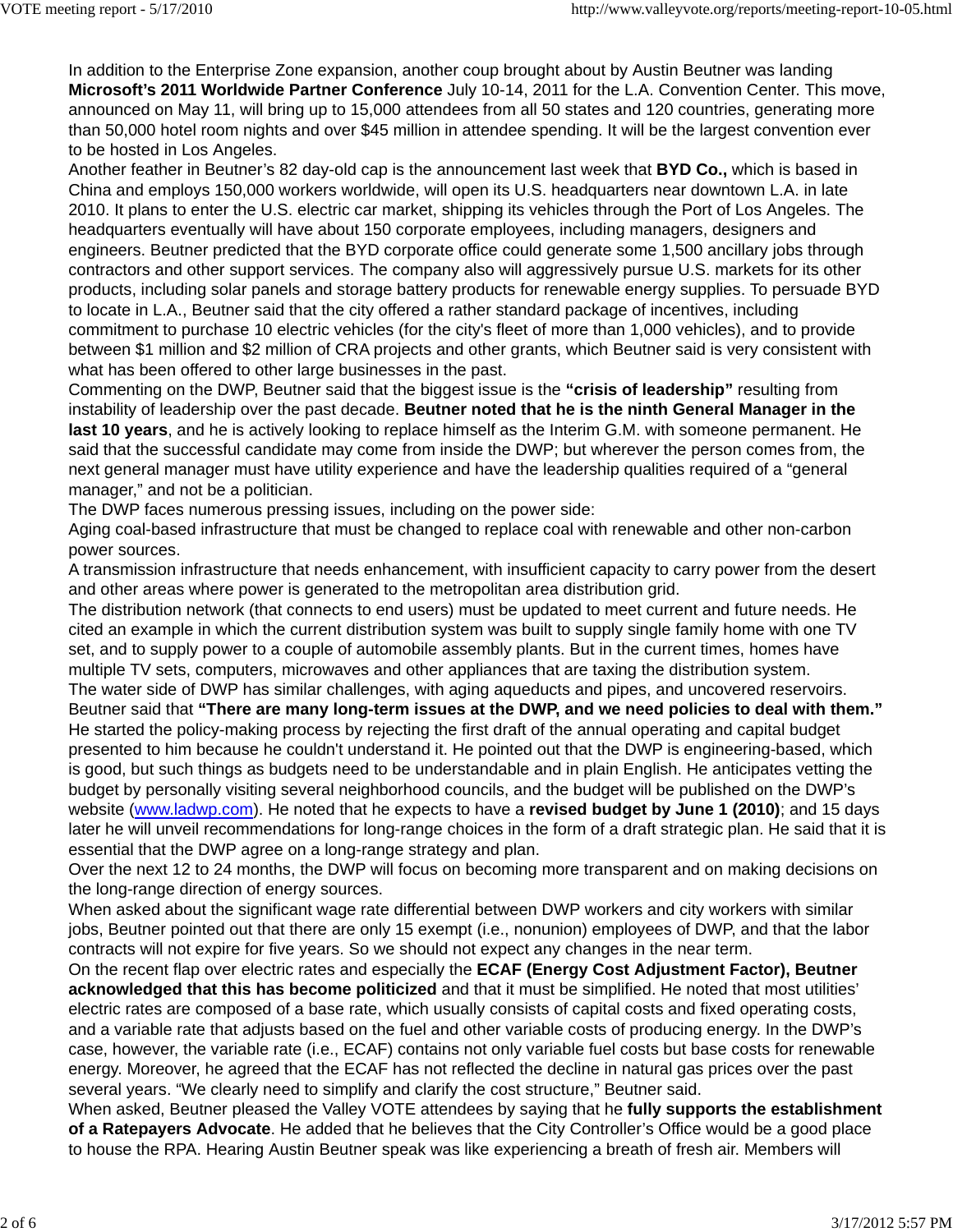welcome him back soon for an update and progress report.

*(Valley VOTE would like to thank Mike Cohen for making available a video of Austin's remarks)*

# **Valley VOTE Committee Reports**

#### **Nuclear Power Report - Joe Vitti**

Joe continued his series of "lectures" on the DWP's long-range power requirements. He said, "The major challenge is to replace dirty coal plants, which currently provide 44% of the DWP's power while nuclear supplies about 9% currently."

Joe posed **10 reasons (in no special order) for the DWP to include nuclear power in its long range plans,** pointing out that nuclear has about the same cost of coal but it is clean. The proportion of nuclear in the mix should be increased significantly since the renewables are costly.

 **1. Obama** - President Obama said in his State of Union Address, "To create more of these clean energy jobs, we need more production, more efficiency, more incentives. And that means building a new generation of safe, clean nuclear power plants in this country."

 **2. Vogtle 3 & 4** - The federal government has issued \$8.33 billion in loan guarantees to finance two additional reactors at the Vogtle Nuclear Power Plant in Georgia. These are the first new reactors to be built in the U.S. in 30 years.

 **3. 60-Year Life** - Reactors are now being licensed by the NRC for 60 years, meaning that the large capital costs of a nuclear reactor can be amortized over 60 years, thereby reducing the annual charges. About half of the existing 104 reactors in the U.S. have had their licenses extended by the NRC for another 20 years on top of the original 40-year license term. Currently, the NRC is working on 17 applications for 26 new nuclear plants for the U.S.

 **4. Safety Record** - The U.S. nuclear power industry has an excellent safety record. No deaths have occurred over the last 30 years. The former director of Green Peace, who was an opponent of nuclear energy in the 1970's, has said, in a recent interview on CNBC "We made a mistake in the 70's. I would not only live near a reactor; I would live in the reactor building."

 **5. Palo Verde** - The Palo Verde Nuclear Power Plant in Arizona, which provides 9% of the DWP's power, was designed for 5 reactors but only three have been built. Expansion would provide at least 5% more power to DWP, depending on how the other owners agree to share the output. To add the two additional reactors would have no significant hurdles regarding the site or transmission lines to deal with, as the site already exists and there is a dedicated corridor for the existing transmission lines.

 **6. World Expansion** - Nuclear power is currently undergoing worldwide expansion. For example, China is adding 60 gigawatts of energy (GWE) by 2020 with 18 reactors presently under construction. India will be adding 60 GWE by 2032; Japan is increasing its power mix to 26% nuclear by 2018; and Korea will be 48% nuclear by 2022.

 **7. France** - Some 80% to 85% of France's electricity comes from nuclear, and it exports power to other countries. French companies reprocess and reuse spent fuel and reduce the volume needed for long term storage to 4% of the original volume. The Chinese are also planning by mid-century to be using fast reactors, and they will reprocess and reuse spent fuel as well.

 **8. Base Loaded** - If you omit coal, 70% of the base-loaded power in the U.S. is from nuclear plants. Wind and solar are not always available, and therefore cannot be counted on to cover the base-load demand requirements.

 **9. Cost** - The cost of nuclear power is comparable to coal in the U.S., especially with the 60-year amortization period now available. In Europe, nuclear power is actually less expensive than coal-generated power.

**10. Fresno Nuclear Energy Group** - The French company Areva has signed a letter of intent with the Fresno Nuclear Energy Group to build two nuclear reactors in the San Joaquin Valley. Areva, which is a leading builder of nuclear power plants, reportedly will ship spent fuel rods back to France for reprocessing and reuse. This would circumvent a 1974 California statute that requires an operator to have a solution for the safe permanent storage of spent fuel.

# **Housing - Vic Viereck**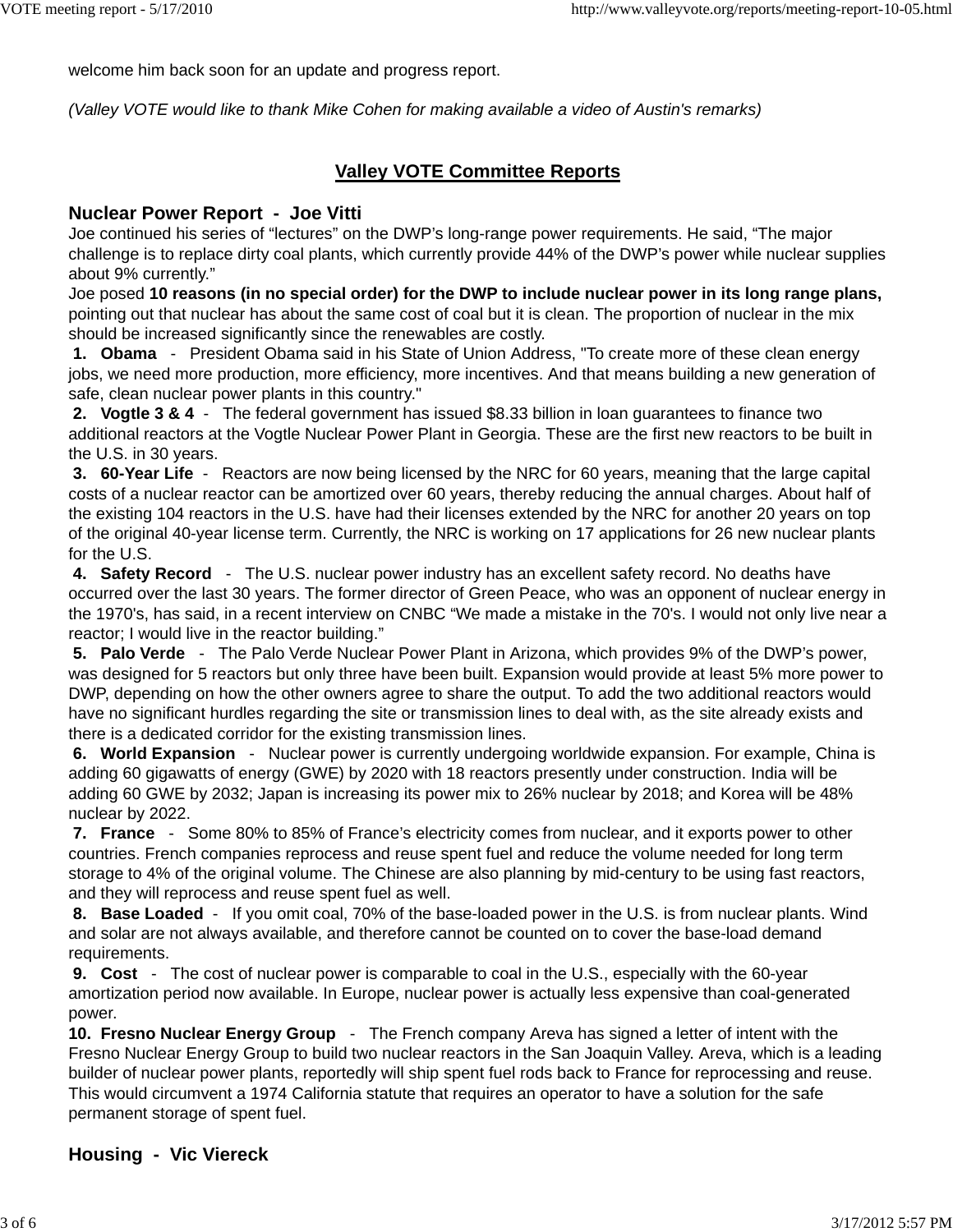Vic Viereck raised **concern over the Los Angeles City Council's proposed moratorium on rent increases for rent-controlled apartments**. If the moratorium is approved, who will invest in Los Angeles's traditional affordable (older) housing? The city is (at least) on the brink of bankruptcy and tenants naturally don't provide housing. After 31 years of the Rent Stabilization Ordinance, which at least allowed a range of increases (depending supposedly on the cost of living index), discouraging investment in rental housing, the City Council found a way to fully stifle the preservation of older, more affordable housing. They are proposing a moratorium on rent increases for four to six months, effective on July 1, 2010. For the tenants, again, it's be careful what you ask for. You may get it.

# **L.A. World Airports** - **Denny Schneider**

The phase out of noisy stage 2 aircraft is proceeding, and beginning July 1, 2010 LAWA will initiate a new online flight tracking and aircraft noise complaint entry system called WebTrak. The Community Response Line for noise complaints is (800) 560-0010. **The LAX Master Plan process is restarting** with a Notice of Preparation and new Environmental Review. Current improvements at the Tom Bradley International Terminal are progressing, as the first of two midfield taxiways is underway. The Central Utilities Plant replacement is progressing, and upscale concessions are being added in terminals. Upper terminal roadway repairs to replace failed expansion joints remains an open issue since first identified by CalTrans in 2003. Auto traffic remains a problem at terminals although the number of people using LAX remains down but is improving slightly. Nothing is happening with the Consolidated Rental Car facility, which could help traffic concerns by reducing the number of buses. The long-awaited report, **The Final Northside Runway Safety Study**, prepared by a panel of academics who have done much-lauded FAA and NASA work in the past, was released last week. Yet the controversy continues. The panel's draft report stated that the North Airfield runways are already extremely safe and that only nominal safety improvements would be gained by moving the runways northward, thereby wiping out substantial portions of the Westchester Business District. The FAA criticized the professors' draft report, demanding that the runway be moved, only to have the professors respond that they used FAA information and followed the FAA's policy. The panel continues to maintain that the only valid justification for moving the runways is expansion, not safety. The Controllers Union, NATCA, wrote a position paper that agreed with the panel of professors. **Adequate staffing of the tower by fully trained controllers remains an open FAA issue**. Meanwhile, quicker and cheaper safety improvements resulting from moving taxiways has been identified but not started.

# **Broken Sidewalks - Pauline Tallent**

Pauline reported that the City Council recently moved to shift the responsibility for sidewalk repairs from the city to the residential homeowner whose property abuts the broken sidewalk. The Valley VOTE Executive Committee has gone on record opposing this City Council effort, and Valley VOTE directors will be asked shortly to affirm this opposition. The State of California Improvement Act of 1911 provided cities with the authority to require property owners to repair sidewalks abutting their property. In 1973, federal funds became available to make sidewalk repairs. To qualify for these funds, the City Council had to put the burden of repair back on the City, so the City Council adopted an ordinance in 1974 to shift responsibility for repairs to the City. These federal funds were fully used by 1976.

In 2005, faced with some 4,620 miles of damaged sidewalks, the City (through the Bureau of Street Services) initiated a program to share the cost of sidewalk repairs with homeowners on a 50%-50% cost-sharing basis. The city's budget provided for repair of only about 64 miles of sidewalk reconstruction per year, and this amount of funding ran out quickly each year. In 2007, the City came up with the novel idea – but did not adopt an ordinance – that would require the property owner to repair the sidewalk as a contingency of sale prior to the close of escrow. The City estimated that this would take care of approximately 10% of repairs to the sidewalks. Currently, the city's budget deficit has forced the city to severely reduce – if not eliminate – expenditure of general funds for sidewalk repair. Consequently, the city has resurrected the idea of requiring the seller of a house to repair the sidewalk prior to the close of escrow. A motion to this effect is pending in City Council. Pauline has drafted a proposed solution to this issue, which she shared at the meeting and will be referring to the Executive Committee for consideration.

# **Transportation - Bart Reed**

Bart explained the idea of the Mayor's "30/10 Initiative." Measure R, which voters passed in 2008, raised sales taxes in L.A. County by a half-cent for 30 years. About \$40 billion of these funds would be invested in transit,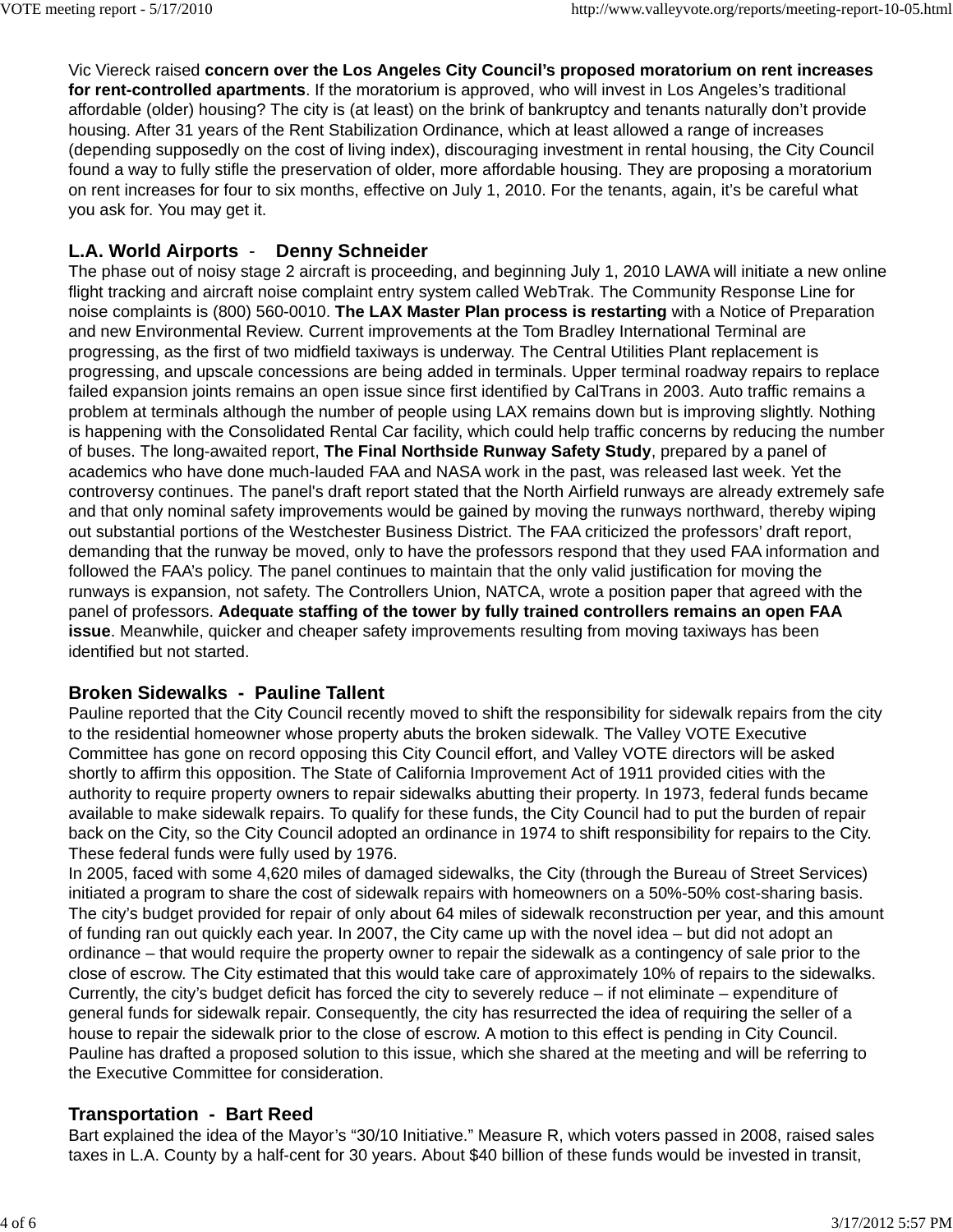road, and other transportation improvements, principally under the aegis of the L.A. County Metropolitan Transportation Authority (Metro). Under Measure R, the transit and road projects were scheduled to be built over 30 years to match the flow of sales tax receipts. Recently, **Mayor and Metro Board Member Antonio Villaraigosa proposed to compress 12 Measure R projects from 30 years of construction down to 10 years. He calls this the "30/10 plan."** These accelerated projects would be funded by supplementing the current flow of Measure R money with federal loan guarantees or other finance mechanisms. Any loans would be repaid with Measure R revenues over the 30 years. According to Metro, the 12 projects identified for the 30/10 plan are shown in the table, and they include two Valley projects: (1) extension of the Orange Line busway northward, from its present terminus in Canoga Park, to the Chatsworth Metro station; and (2) a proposed train line from the Valley south through a tunnel in the Sepulveda Pass to connect with the Westside Subway near UCLA.

| Project                       | <b>Status</b>     | <b>Year Opens Current Plan</b> | Year Opens "30/10" |
|-------------------------------|-------------------|--------------------------------|--------------------|
| SFV North-South (Canoga)      | Construction      | 2013                           | 2013               |
| Exposition - Phase 2          | Environmental     | 2015                           | 2015               |
| Gold Line Foothill (Azusa)    | Start $<$ 12 mos. | 2017                           | 2014               |
| Crenshaw                      | Environmental     | 2018                           | 2016               |
| <b>SFV East North-South</b>   | Planning          | 2018                           | 2018               |
| <b>Regional Connector</b>     | Environmental     | 2019                           | 2017               |
| Westside Subway (Purple Line) | Environmental     | 2019, 26, 36                   | 2017               |
| West Santa Ana Branch         |                   | 2027                           | 2018               |
| Green Line - LAX              |                   | 2028                           | 2018               |
| Eastside - Phase 2            | Environmental     | 2035                           | 2017               |
| Green Line - South Bay        | Environmental     | 2035                           | 2018               |
| San Fernando Valley I-405     |                   | 2039                           | 2018               |

**The Metro Board unanimously approved the 30/10 proposal on April 22, 2010,** which requests federal loans and guarantees, and the Mayor has been actively discussing this in Washington. Bart mentioned that the Alameda Corridor rail line from the Port to the Inland Empire was built this way. Moreover, he said that Villaraigosa is working with L.A.'s congressional delegation and others to create a "National Infrastructure bank" as a vehicle for such funding nationwide. Reed expressed optimism that substantial funding will be forthcoming for the 30/10 Plan, either from the government or from federally guaranteed bonds, to enable these projects to be completed within the 10-year time frame. He is also optimistic that the Valley will get its "fair share" of the projects. Joe Vitti encouraged Bart Reed to bring to the Valley VOTE Executive Committee a supportive proposal that Valley VOTE can back.

# **Our next Valley VOTE meeting will be on Monday evening June 21, 2010 at Galpin Ford.**

#### *Thanks to Chuck Betts and Denny Schneider for providing cookies at this meeting.*

*Valley VOTE is a diverse coalition of San Fernando Valley residents, business people, educators, community activists, and organizations, committed to exploring and fostering the implementation of programs that empower the people of the San Fernando Valley and the City of Los Angeles, to improve local governance, education and public participation on policy matters.*

*For additional information about Valley VOTE, for an upcoming meeting agenda, or for previous meeting reports and press releases, we encourage you to go to the Valley VOTE website: www.ValleyVote.org.*

*Please forward this e-mail to interested individuals and organizations. If you would like to be removed from our*